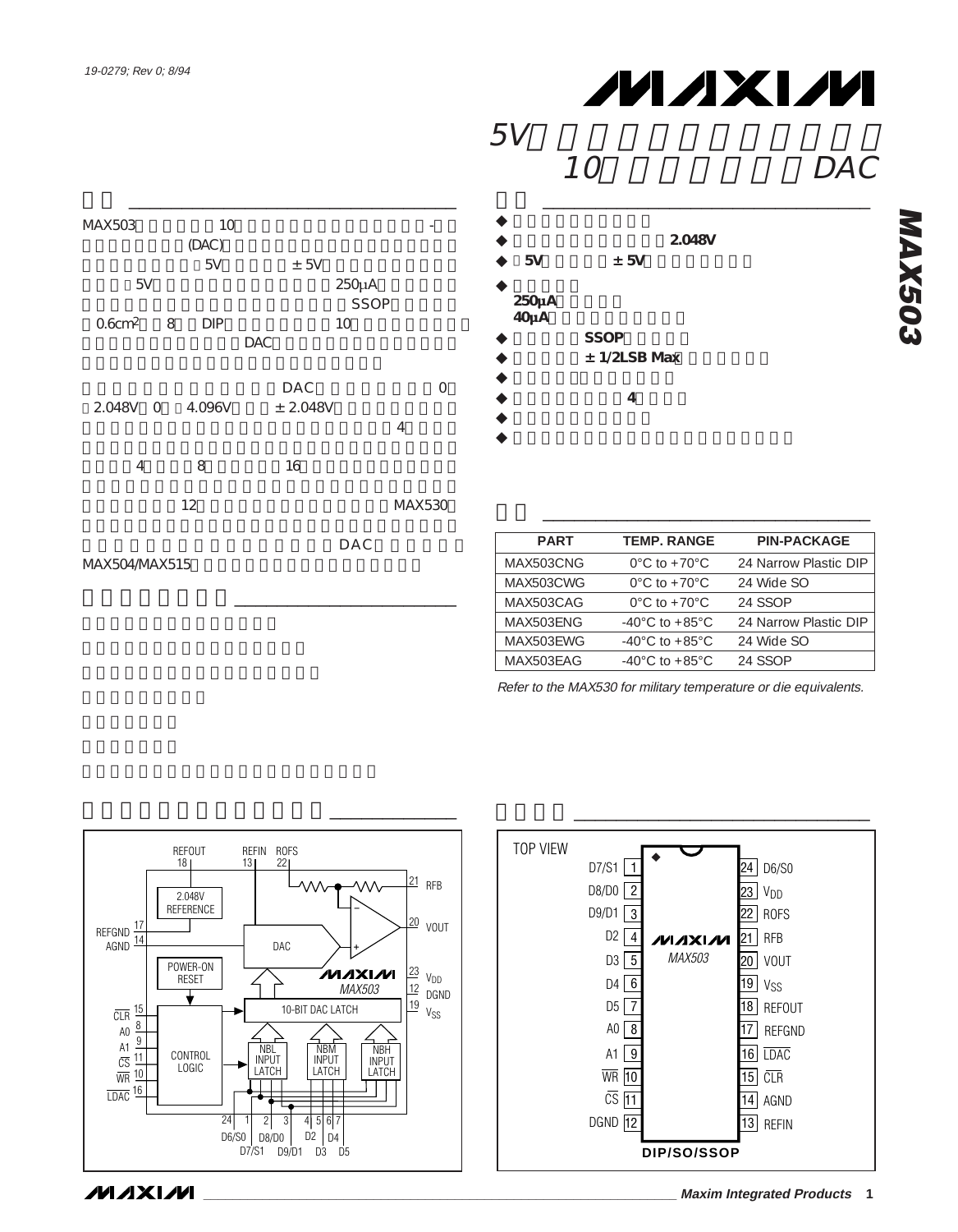# 10 DAC

### **ABSOLUTE MAXIMUM RATINGS**

| Continuous Power Dissipation $(T_A = +70^{\circ}C)$      |  |
|----------------------------------------------------------|--|
| Narrow Plastic DIP (derate 13.33mW/°C above +70°C)1067mW |  |
| Wide SO (derate 11.76mW/°C above +70°C) 941mW            |  |
|                                                          |  |
| <b>Operating Temperature Ranges</b>                      |  |
|                                                          |  |
|                                                          |  |
|                                                          |  |
| Lead Temperature (soldering, 10sec)  +300°C              |  |

Note 1: The output may be shorted to V<sub>DD</sub>, V<sub>SS</sub>, DGND, or AGND if the continuous package power dissipation and current ratings<br>are not exceeded. Typical short-circuit currents are 20mA.

Stresses beyond those listed under "Absolute Maximum Ratings" may cause permanent damage to the device. These are stress ratings only, and functional<br>operation of the device at these or any other conditions beyond those in absolute maximum rating conditions for extended periods may affect device reliability.

### **ELECTRICAL CHARACTERISTICS—Single +5V Supply**

(V<sub>DD</sub> = 5V, V<sub>SS</sub> = 0V, AGND = DGND = REFGND = 0V, REFIN = 2.048V (external), RFB = ROFS = VOUT, C<sub>REFOUT</sub> = 33μF,<br>R<sub>L</sub> = 10kΩ, C<sub>L</sub> = 100pF, TA = TMIN to TMAX, unless otherwise noted.)

| <b>PARAMETER</b>                                  | <b>SYMBOL</b>           | <b>CONDITIONS</b>                                     | <b>MIN</b>     | <b>TYP</b> | <b>MAX</b>  | <b>UNITS</b> |
|---------------------------------------------------|-------------------------|-------------------------------------------------------|----------------|------------|-------------|--------------|
| <b>STATIC PERFORMANCE</b>                         |                         |                                                       |                |            |             |              |
| Resolution                                        | N                       |                                                       | 10             |            |             | <b>Bits</b>  |
| Relative Accuracy                                 | INI                     | (Note 2)                                              |                |            | $\pm 0.5$   | <b>ISB</b>   |
| Differential Nonlinearity                         | <b>DNI</b>              | Guaranteed monotonic                                  |                |            | $+1$        | <b>ISB</b>   |
| Unipolar Offset Error                             | Vos                     |                                                       | $\Omega$       | 0.25       | 3           | <b>LSB</b>   |
| <b>Unipolar Offset</b><br>Temperature Coefficient | <b>TCV<sub>OS</sub></b> |                                                       |                | 3          |             | ppm/°C       |
| Unipolar Offset-Error<br>Supply Rejection         | <b>PSRR</b>             | $4.5V \le VDD \le 5.5V$                               |                | 0.1        |             | LSB/V        |
| Gain Error (Note 2)                               | GF                      | DAC latch $=$ all 1s.<br>$VOUT < VDD - 0.4V$ (Note 2) |                |            | $+1$        | <b>ISB</b>   |
| Gain-Error Temperature Coefficient                |                         |                                                       |                | 1          |             | ppm/°C       |
| Gain-Error Power-Supply Rejection                 | <b>PSRR</b>             | $4.5V \leq V_{DD} \leq 5.5V$                          |                | 0.1        |             | <b>LSB/V</b> |
| DAC VOLTAGE OUTPUT (VOUT)                         |                         |                                                       |                |            |             |              |
| Output Voltage Range                              |                         |                                                       | 0              |            | $VDD - 0.4$ | $\vee$       |
| Resistive Load                                    |                         | VOUT = 2V, load regulation $\leq \pm 0.5$ LSB         | $\mathfrak{D}$ |            |             | $k\Omega$    |
| DC Output Impedance                               |                         |                                                       |                | 0.2        |             | $\Omega$     |
| Short-Circuit Current                             | lsc                     |                                                       |                | 12         |             | mA           |
| <b>REFERENCE INPUT (REFIN)</b>                    |                         |                                                       |                |            |             |              |
| Reference Input Range                             |                         |                                                       | 0              |            | $VDD - 2$   | $\vee$       |
| Reference Input Resistance                        |                         | Code dependent, minimum at code 0101                  | 40             |            |             | $k\Omega$    |
| Reference Input Capacitance                       |                         | Code dependent (Note 3)                               | 10             |            | 50          | pF           |
| AC Feedthrough                                    |                         | (Note 4)                                              |                | $-80$      |             | dB           |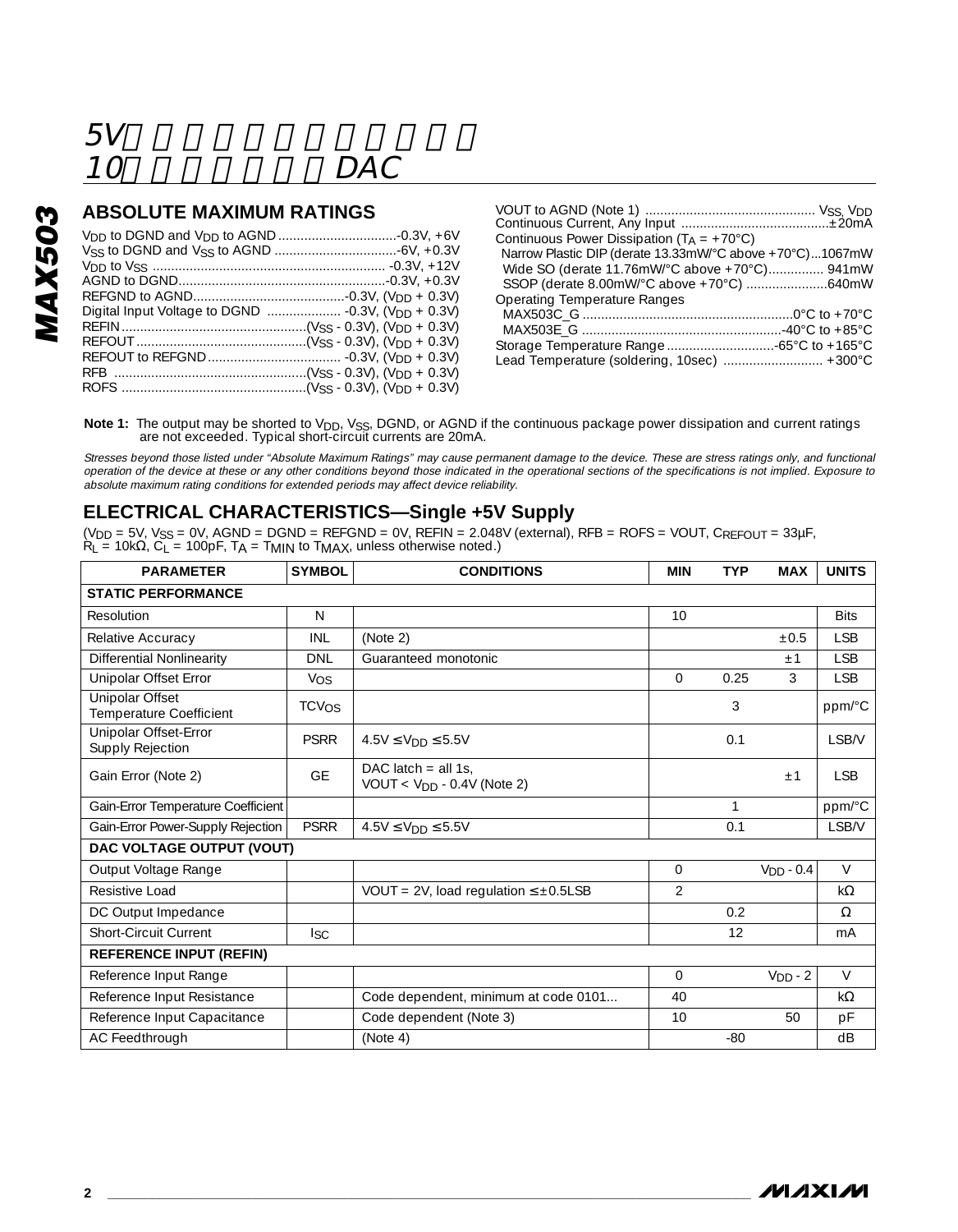## **ELECTRICAL CHARACTERISTICS—Single +5V Supply (continued)**

 $(V_{DD} = 5V$ ,  $V_{SS} = 0V$ ,  $AGND = DGND = REFGND = 0V$ ,  $REFN = 2.048V$  (external),  $RFB = ROFS = VOUT$ ,  $C_{REFOUT} = 33\mu F$ ,  $R_L$  = 10k $\Omega$ ,  $C_L$  = 100pF, TA = TMIN to TMAX, unless otherwise noted.)

| <b>PARAMETER</b>                                          | <b>SYMBOL</b>    | <b>CONDITIONS</b>                                    | MIN     | <b>TYP</b> | <b>MAX</b>     | <b>UNITS</b> |  |  |
|-----------------------------------------------------------|------------------|------------------------------------------------------|---------|------------|----------------|--------------|--|--|
| <b>REFERENCE OUTPUT (REFOUT)</b>                          |                  |                                                      |         |            |                |              |  |  |
|                                                           |                  | $TA = +25^{\circ}C$                                  | 2.024   | 2.048      | 2.072          |              |  |  |
| Reference Tolerance                                       | <b>VRFFOUT</b>   | <b>MAX503C</b>                                       | 2.015   |            | 2.081          | V            |  |  |
|                                                           |                  | <b>MAX503E</b>                                       | 2.011   |            | 2.085          |              |  |  |
| Reference Output Resistance                               | RREFOUT          | (Note 5)                                             |         |            | $\overline{2}$ | Ω            |  |  |
| Power-Supply Rejection Ratio                              | <b>PSRR</b>      | $4.5V \leq V_{DD} \leq 5.5V$                         |         | 200        |                | µV/V         |  |  |
| Noise Voltage                                             | en               | 0.1Hz to 10kHz                                       |         | 400        |                | µVp-p        |  |  |
| Temperature Coefficient                                   |                  |                                                      |         | 30         |                | ppm/°C       |  |  |
| Required External Capacitor                               | CREFOUT          |                                                      | 3.3     |            |                | $\mu F$      |  |  |
| <b>DYNAMIC PERFORMANCE</b>                                |                  |                                                      |         |            |                |              |  |  |
| Voltage Output Slew Rate                                  |                  | $TA = +25^{\circ}C$                                  | 0.15    | 0.25       |                | $V/\mu s$    |  |  |
| Voltage Output Settling Time                              |                  | To $\pm$ 0.5LSB, VOUT = 2V                           |         | 25         |                | μs           |  |  |
| Digital Feedthrough                                       |                  | $WR = VDD$ , digital inputs all 1s to all 0s         |         | 5          |                | $nV-S$       |  |  |
| Signal-to-Noise Plus                                      | <b>SINAD</b>     | Unity gain (Note 4)                                  |         | 68         |                | dB           |  |  |
| <b>Distortion Ratio</b>                                   |                  | Gain = $2$ (Note 4)                                  |         | 68         |                |              |  |  |
| DIGITAL INPUTS (S0, S1, D0-D9, LDAC, CLR, CS, WR, A0, A1) |                  |                                                      |         |            |                |              |  |  |
| Logic High Input                                          | V <sub>IH</sub>  |                                                      | 2.4     |            |                | $\vee$       |  |  |
| Logic Low Input                                           | $V_{IL}$         |                                                      |         |            | 0.8            | $\vee$       |  |  |
| Digital Leakage Current                                   |                  | $V_{IN} = OV$ or $V_{DD}$                            |         |            | ±1             | μA           |  |  |
| Digital Input Capacitance                                 |                  |                                                      |         | 8          |                | pF           |  |  |
| <b>POWER SUPPLIES</b>                                     |                  |                                                      |         |            |                |              |  |  |
| Positive Supply-Voltage Range                             | V <sub>DD</sub>  |                                                      | 4.5     |            | 5.5            | $\vee$       |  |  |
| Positive Supply Current                                   | lnn              | Outputs unloaded, all digital inputs = $0V$ or $VDD$ |         | 250        | 400            | μA           |  |  |
| <b>SWITCHING CHARACTERISTICS</b>                          |                  |                                                      |         |            |                |              |  |  |
| Address to WR Setup                                       | t <sub>AWS</sub> |                                                      | 5       |            |                | ns           |  |  |
| Address to WR Hold                                        | tawh             |                                                      | 5       |            |                | ns           |  |  |
| CS to WR Setup                                            | tcws             |                                                      | $\circ$ |            |                | ns           |  |  |
| CS to WR Hold                                             | tcwн             |                                                      | $\circ$ |            |                | ns           |  |  |
| Data to WR Setup                                          | t <sub>DS</sub>  |                                                      | 45      |            |                | ns           |  |  |
| Data to WR Hold                                           | $t_{\text{DH}}$  |                                                      | $\circ$ |            |                | ns           |  |  |
| WR Pulse Width                                            | tw <sub>R</sub>  |                                                      | 45      |            |                | ns           |  |  |
| <b>LDAC Pulse Width</b>                                   | <b>t</b> LDAC    |                                                      | 45      |            |                | ns           |  |  |
| <b>CLR Pulse Width</b>                                    | t <sub>CLR</sub> |                                                      | 45      |            |                | ns.          |  |  |
| Internal Power-On Reset<br>Pulse Width                    | t <sub>POR</sub> | (Note 3)                                             |         | 1.3        | 10             | μs           |  |  |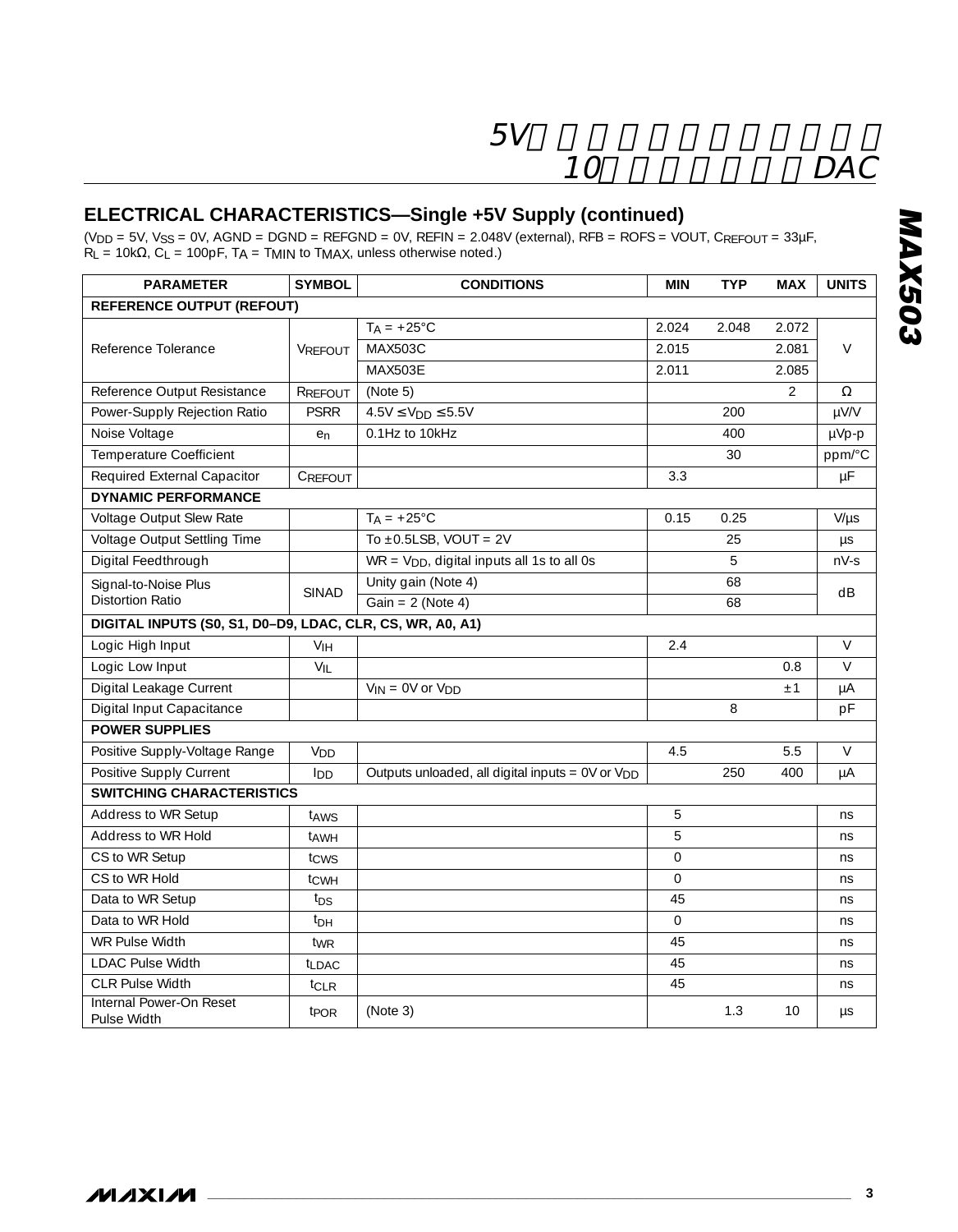# 10 DAC

### **ELECTRICAL CHARACTERISTICS—Dual ±5V Supplies**

(V<sub>DD</sub> = 5V, Vss = -5V, AGND = DGND = REFGND = 0V, REFIN = 2.048V (external), RFB = ROFS = VOUT, Crɛɛɾouτ = 33μF,<br>R<sub>L</sub> = 10kΩ, C<sub>L</sub> = 100pF, T<sub>A</sub> = T<sub>MIN</sub> to T<sub>MAX</sub>, unless otherwise noted.)

| <b>PARAMETER</b>                                                                                                        | <b>SYMBOL</b>   | <b>CONDITIONS</b>                                                                               | <b>MIN</b>    | <b>TYP</b>   | <b>MAX</b>  | <b>UNITS</b> |  |  |  |
|-------------------------------------------------------------------------------------------------------------------------|-----------------|-------------------------------------------------------------------------------------------------|---------------|--------------|-------------|--------------|--|--|--|
| <b>STATIC PERFORMANCE</b>                                                                                               |                 |                                                                                                 |               |              |             |              |  |  |  |
| Resolution                                                                                                              | N               |                                                                                                 | 10            |              |             | <b>Bits</b>  |  |  |  |
| Relative Accuracy                                                                                                       | INL             |                                                                                                 |               |              | $+0.5$      | <b>LSB</b>   |  |  |  |
| Differential Nonlinearity                                                                                               | <b>DNI</b>      | Guaranteed monotonic                                                                            |               |              | ±1          | <b>ISB</b>   |  |  |  |
| <b>Bipolar Offset Error</b>                                                                                             | Vos             |                                                                                                 |               |              | $\pm 3$     | <b>LSB</b>   |  |  |  |
| <b>Bipolar Offset</b><br>Temperature Coefficient                                                                        | TCVOS           |                                                                                                 |               | 3            |             | ppm/°C       |  |  |  |
| <b>Bipolar Offset-Error</b><br>Power-Supply Rejection                                                                   | <b>PSRR</b>     | $4.5V \le V_{DD} \le 5.5V$ , $-5.5V \le V_{SS} \le -4.5V$                                       |               | 0.1          |             | LSB/V        |  |  |  |
| Gain Error                                                                                                              |                 |                                                                                                 |               |              | ±1          | <b>LSB</b>   |  |  |  |
| Gain-Error Temperature Coefficient                                                                                      | <b>TC</b>       |                                                                                                 |               | $\mathbf{1}$ |             | ppm/°C       |  |  |  |
| Gain-Error Power-Supply Rejection                                                                                       | <b>PSRR</b>     | $4.5V \le V_{DD} \le 5.5V$ , $-5.5V \le V_{SS} \le -4.5V$                                       |               | 0.1          |             | LSB/V        |  |  |  |
| DAC VOLTAGE OUTPUT (VOUT)                                                                                               |                 |                                                                                                 |               |              |             |              |  |  |  |
| Output Voltage Range                                                                                                    |                 |                                                                                                 | $VSS + 0.4$   |              | $VDD - 0.4$ | $\vee$       |  |  |  |
| Resistive Load                                                                                                          |                 | VOUT = 2V, load regulation $\leq \pm 0.5$ LSB                                                   | $\mathcal{P}$ |              |             | $k\Omega$    |  |  |  |
| DC Output Impedance                                                                                                     |                 |                                                                                                 |               | 0.2          |             | Ω            |  |  |  |
| Short-Circuit Current                                                                                                   | $_{\rm lsc}$    |                                                                                                 |               | 20           |             | mA           |  |  |  |
| <b>REFERENCE INPUT (REFIN)</b>                                                                                          |                 |                                                                                                 |               |              |             |              |  |  |  |
| Reference Input Range                                                                                                   |                 |                                                                                                 | $VSS + 2$     |              | $VDD - 2$   | $\vee$       |  |  |  |
| Reference Input Resistance                                                                                              |                 | Code dependent, minimum at code 0101                                                            | 40            |              |             | $k\Omega$    |  |  |  |
| Reference Input Capacitance                                                                                             |                 | Code dependent (Note 3)                                                                         | 10            |              | 50          | pF           |  |  |  |
| AC Feedthrough                                                                                                          |                 | (Note 4)                                                                                        |               | $-80$        |             | dB           |  |  |  |
|                                                                                                                         |                 | <b>REFERENCE OUTPUT (REFOUT)</b> —Specifications are identical to those under Single +5V Supply |               |              |             |              |  |  |  |
| <b>DYNAMIC PERFORMANCE</b> —Specifications are identical to those under Single +5V Supply                               |                 |                                                                                                 |               |              |             |              |  |  |  |
| DIGITAL INPUTS (S0, S1, D0-D9, LDAC, CLR, CS, WR, A0, A1)—Specifications are identical to those under Single +5V Supply |                 |                                                                                                 |               |              |             |              |  |  |  |
| <b>POWER SUPPLIES</b>                                                                                                   |                 |                                                                                                 |               |              |             |              |  |  |  |
| Positive Supply Voltage                                                                                                 | V <sub>DD</sub> |                                                                                                 | 4.5           |              | 5.5         | $\vee$       |  |  |  |
| Negative Supply Voltage                                                                                                 | Vss             |                                                                                                 | $-5.5$        |              | $\Omega$    | $\vee$       |  |  |  |
| Positive Supply Current                                                                                                 | lnn             | Outputs unloaded, all digital inputs = $0V$ or $VDD$                                            |               | 250          | 400         | μA           |  |  |  |
| Negative Supply Current                                                                                                 | <b>Iss</b>      | Outputs unloaded, all digital inputs = 0V or V <sub>DD</sub>                                    |               | 150          | 200         | μA           |  |  |  |
|                                                                                                                         |                 | <b>SWITCHING CHARACTERISTICS</b> —Specifications are identical to those under Single +5V Supply |               |              |             |              |  |  |  |

**Note 2:** In single supply, INL and GE are calculated from code 3 to code 1023 (code excludes S0 and S1).

**Note 3:** Guaranteed by design.

**Note 4:** REFIN = 1kHz, 2.0Vp-p.

**Note 5:** Tested at I<sub>OUT</sub> = 100µA. The reference can typically source up to 5mA (see Typical Operating Characteristics).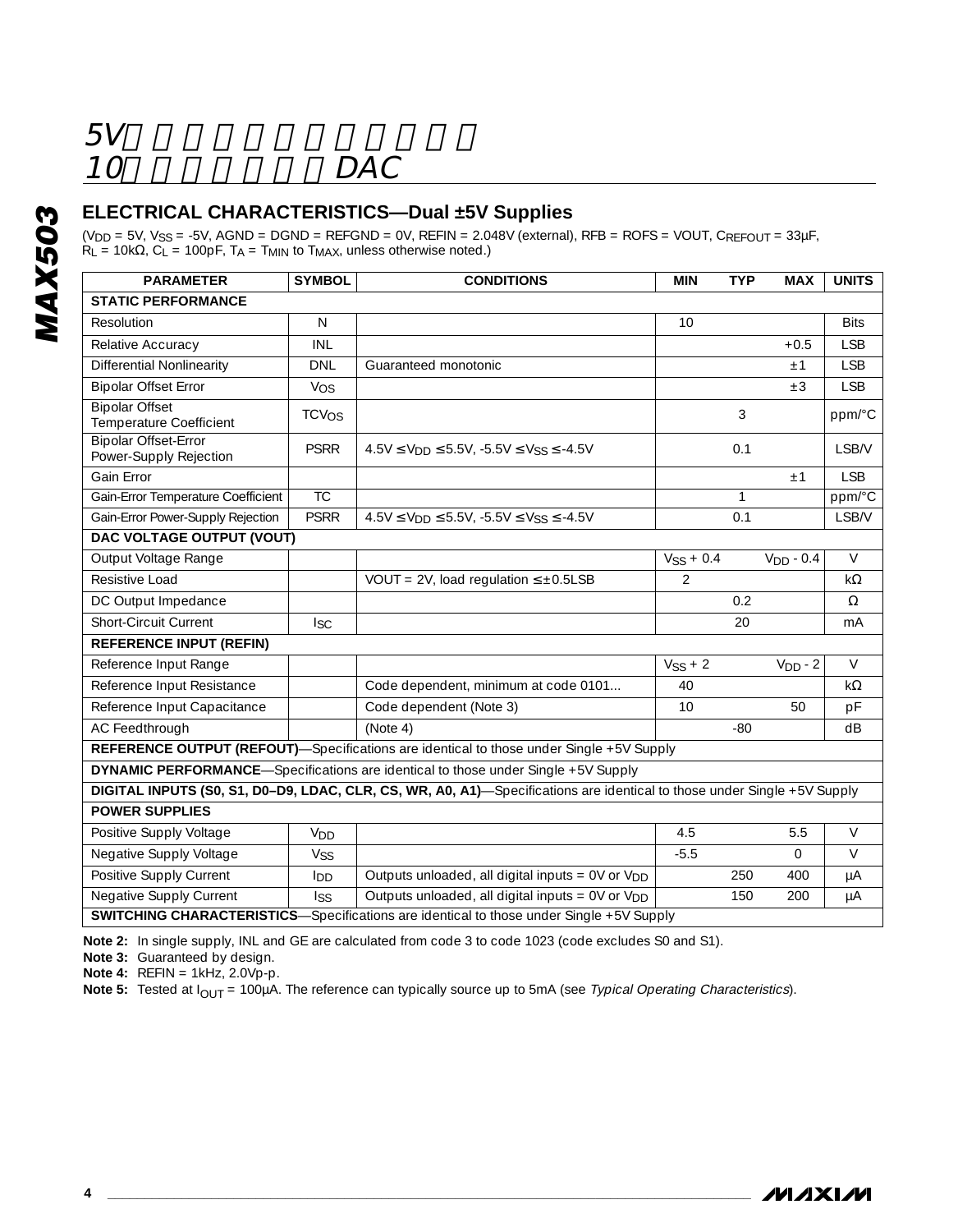**標準動作特性** \_\_\_\_\_\_\_\_\_\_\_\_\_\_\_\_\_\_\_\_\_\_\_\_\_\_\_\_\_\_\_\_\_\_\_\_\_\_\_\_\_\_\_\_\_\_\_\_\_\_\_\_\_\_\_\_\_\_\_\_\_\_\_





**\_\_\_\_\_\_\_\_\_\_\_\_\_\_\_\_\_\_\_\_\_\_\_\_\_\_\_\_\_\_\_\_\_\_\_\_\_\_\_\_\_\_\_\_\_\_\_\_\_\_\_\_\_\_\_\_\_\_\_\_\_\_\_\_\_\_\_\_\_\_\_\_\_\_\_\_\_\_\_\_\_\_\_\_\_\_\_ 5**

**MAXIM**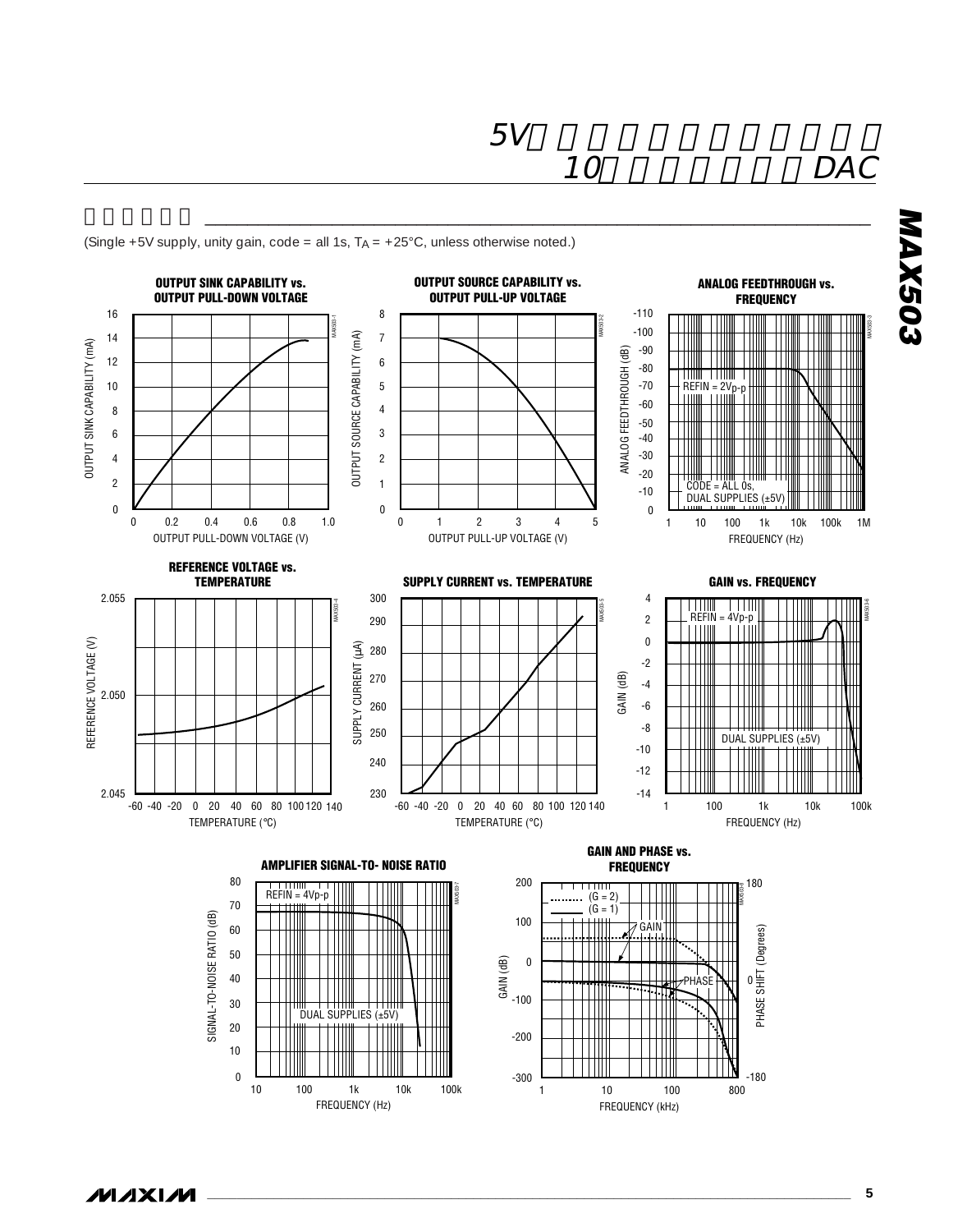$\frac{5V}{10}$ 

(Single +5V supply, unity gain, code = all 1s,  $T_A = +25^{\circ}$ C, unless otherwise noted.)





**DIGITAL FEEDTHROUGH**

**標準動作特性(続き)**\_\_\_\_\_\_\_\_\_\_\_\_\_\_\_\_\_\_\_\_\_\_\_\_\_\_\_\_\_\_\_\_\_\_\_\_\_\_\_\_\_\_\_\_\_\_\_\_\_\_\_\_\_\_\_\_\_



A: S0, S1, D0–D9 = 100kHz, 4Vp-p B: VOUT, 10mV/div LDAC = CS = HIGH 2µs/div

**SETTLING TIME (FALLING)**



A: DIGITAL INPUTS FALLING EDGE, 5V/div B: VOUT, NO LOAD, 1V/div DUAL SUPPLY (±5V)<br>LDAC = LOW<br>BIPOLAR CONFIGURATION  $V_{REFIN} = 2V$ 





B: VOUT, NO LOAD, 1V/div DUAL SUPPLY (±5V)  $LDAC = LOW$ BIPOLAR CONFIGURATION VREFIN = 2V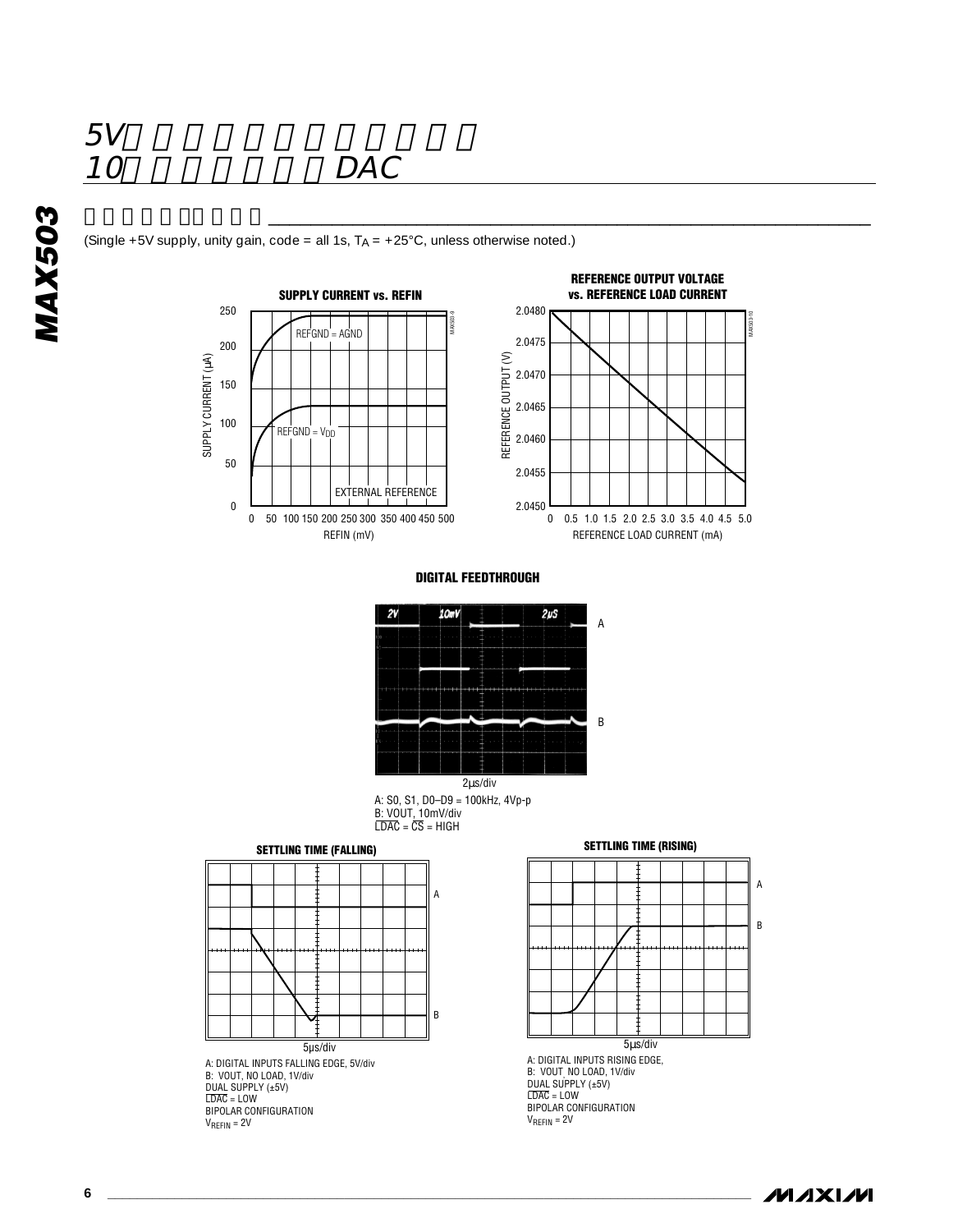## 10 DAC

# **MAX503**

| $\mathbf{1}$   | D7/S1                  | $\star$<br>S <sub>1</sub><br>$\mathsf O$<br>$AO = A1 = 1$<br>D7<br>$AO = O$<br>$A1 = 1$<br>S <sub>1</sub>                            |
|----------------|------------------------|--------------------------------------------------------------------------------------------------------------------------------------|
| $\overline{2}$ | D8/D0                  | $\star$<br>DO<br>$AO = A1 = 1$<br>D8<br>$AO = O$<br>$A1 = 1$                                                                         |
| 3              | D9/D1                  | $\star$<br>$AO = A1 = 1$<br>D <sub>9</sub><br>$AO = O$<br>D <sub>1</sub><br>$A1 = 1$                                                 |
| $\overline{4}$ | D <sub>2</sub>         | $\star$<br>D <sub>2</sub><br>$AO = 1$<br>$A1 = 0$<br>SO.                                                                             |
| 5              | D <sub>3</sub>         | $\star$<br>D <sub>3</sub><br>$AO = 1$<br>S <sub>1</sub><br>$A1 = 0$                                                                  |
| 6              | D4                     | $\star$<br>D4<br>$AO = 1$<br>$A1 = 0$<br>DO                                                                                          |
| $\overline{7}$ | D <sub>5</sub>         | ×<br>D <sub>5</sub><br>$AO = 1$<br>$A1 = 0$<br>D <sub>1</sub>                                                                        |
| 8              | A <sub>0</sub>         | AO A1<br>12<br>4<br>(NBL)<br>(NBM)<br>12<br>84<br>(NBH) 4                                                                            |
| 9              | A1                     | A1 NBL NBM<br>$AO = A1 = O$ NBL<br>$AO = 0$<br>$A1 = 1$ NBM<br>$AO = 1$<br>$A1 = 0$<br><b>NBH</b><br>$AO = A1 = 1$<br>$\overline{2}$ |
| 10             | <b>WR</b>              | $\overline{\text{CS}}$<br>AO A1                                                                                                      |
| 11             | $\overline{\text{CS}}$ |                                                                                                                                      |
| 12             | <b>DGND</b>            |                                                                                                                                      |
| 13             | <b>REFIN</b>           | R-2R DAC<br>2.048V<br>REFOUT<br>18                                                                                                   |
| 14             | <b>AGND</b>            |                                                                                                                                      |
| 15             | CLR                    | CLR<br>DAC<br>0                                                                                                                      |
| 16             | <b>LDAC</b>            | $\mathcal{L}$<br>DAC<br>$\left($<br>DAC<br>VOUT                                                                                      |
| 17             | <b>REFGND</b>          | AGND<br><b>V<sub>DD</sub></b>                                                                                                        |
| 18             | <b>REFOUT</b>          | R-2R DAC<br><b>2048V</b><br><b>REFIN</b>                                                                                             |
| 19             | Vss                    | 5V<br>5V                                                                                                                             |
| 20             | <b>VOUT</b>            | DAC                                                                                                                                  |
| 21             | <b>RFB</b>             | <b>VOUT</b>                                                                                                                          |
| 22             | <b>ROFS</b>            | G <sub>1</sub><br><b>VOUT</b><br>G <sub>2</sub><br>AGND<br><b>REFIN</b>                                                              |
| 23             | <b>V<sub>DD</sub></b>  | 5V                                                                                                                                   |
| 24             | D6/S0                  | $\star$<br>$AO = A1 = 1$<br>D <sub>6</sub><br>$AO = O$<br>$A1 = 1$<br>S <sub>O</sub><br>SO.<br>O                                     |
| $\star$        | 4 4 4                  | 84<br>$\overline{2}$                                                                                                                 |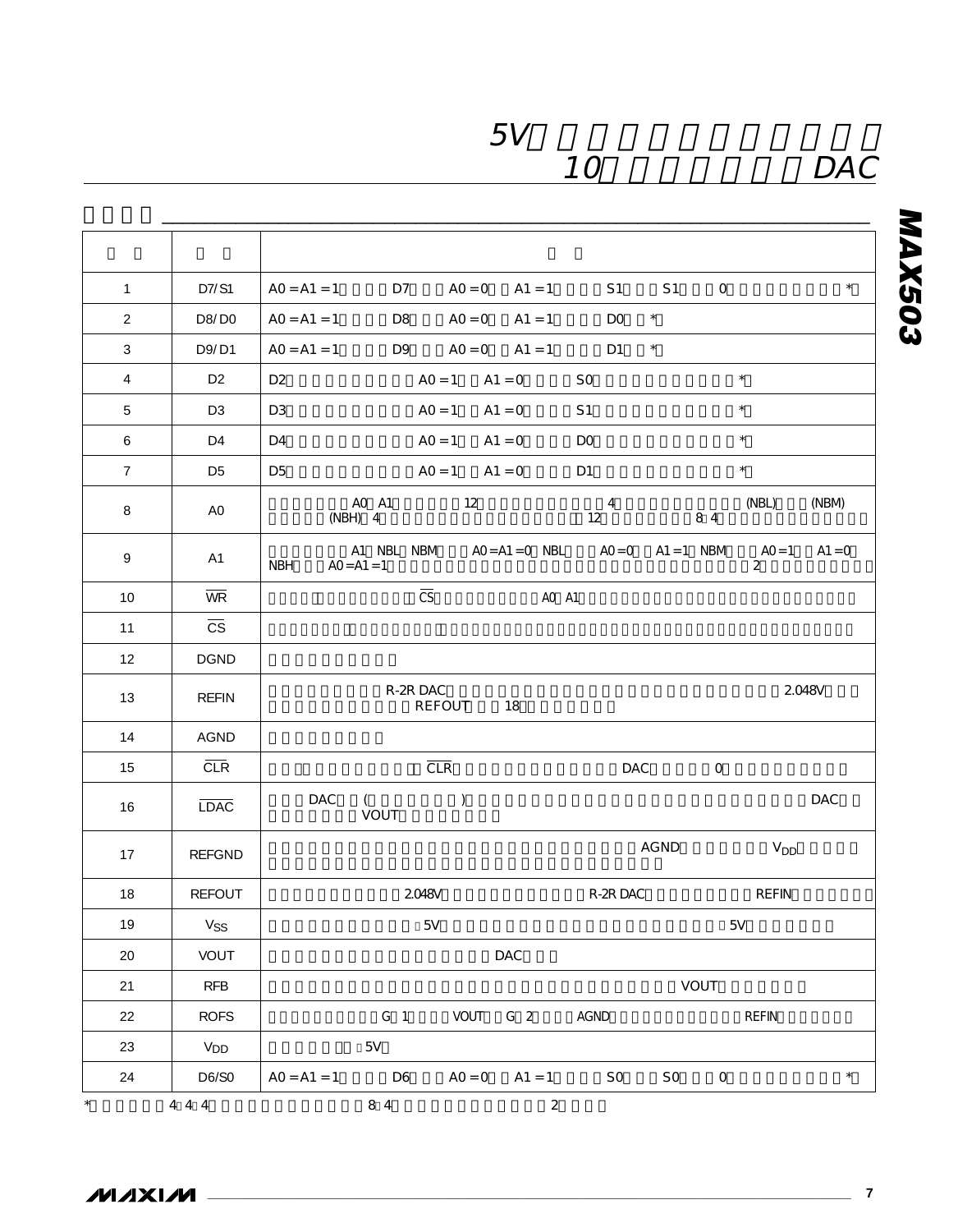10 DAC



### **M**<br> **MA**X503<br> **R**-2R<br>
2.048V<br>
<sup>M</sup><br>
<sup>2.048V</sup><br>
<sup>EV</sup> MAX503 10 R-2R<sub>→</sub>  $\mu$  and  $\mu$  $DAC$ 2.048V  $5V$  250 $\mu$ A

**R-2Rラダー**

MAX503 BICMOS R-2R  $10$ 1 R-2R DAC **DAC** MAX503 REFIN DAC

MAX503

 $DAC$ 

40k REFIN REFOUT R-2R

DAC O

REFOUT 2.048V **REFOUT**  $5A$ 100μA

REFOUT R-2R DAC REFIN R-2R 50µA REFOUT  $100\mu$ A

**REFGND** REFOUT REFGND 33µF 2  $3.3\mu F$ REFOUT REFIN RC<sub>2</sub>  $R$ <sub>2</sub>  $\sim$   $R$ <sub>2</sub>  $\sim$   $R$ <sub>2</sub>  $\sim$   $R$ <sub>2</sub>  $\sim$   $R$ <sub>2</sub>  $\sim$   $R$ <sub>2</sub>  $\sim$   $R$ <sub>3</sub>  $\sim$   $R$ <sub>3</sub>  $\sim$   $R$ <sub>3</sub>  $\sim$   $R$ <sub>3</sub>  $\sim$   $R$ 3  $\sim$   $R$ 3  $\sim$   $R$ 3  $\sim$   $R$ 3  $\sim$   $R$ 3  $\sim$   $R$ 3  $\sim$   $R$ 3  $\sim$   $R$ 3  $\sim$   $R$ 3  $\sim$   $R$ 3 REFGND AGND **REFGND**  $V<sub>DD</sub>$  $V_{DD}$  100 $\mu$ A C<sub>REFOUT</sub>



1. MAX503 DAC

**REFIN**  $\frac{n}{4}$   $\frac{n}{4}$   $\frac{n}{4}$ 

010101...

**REFIN** 

**REFIN** 

**BiCMOS** 

 $\overline{\mathsf{30k}}$ 

REFING ALL THE REFING ASSESSED AT THE REFINGER AND THE REFINGER AND THE REFINGER AND THE REFINGER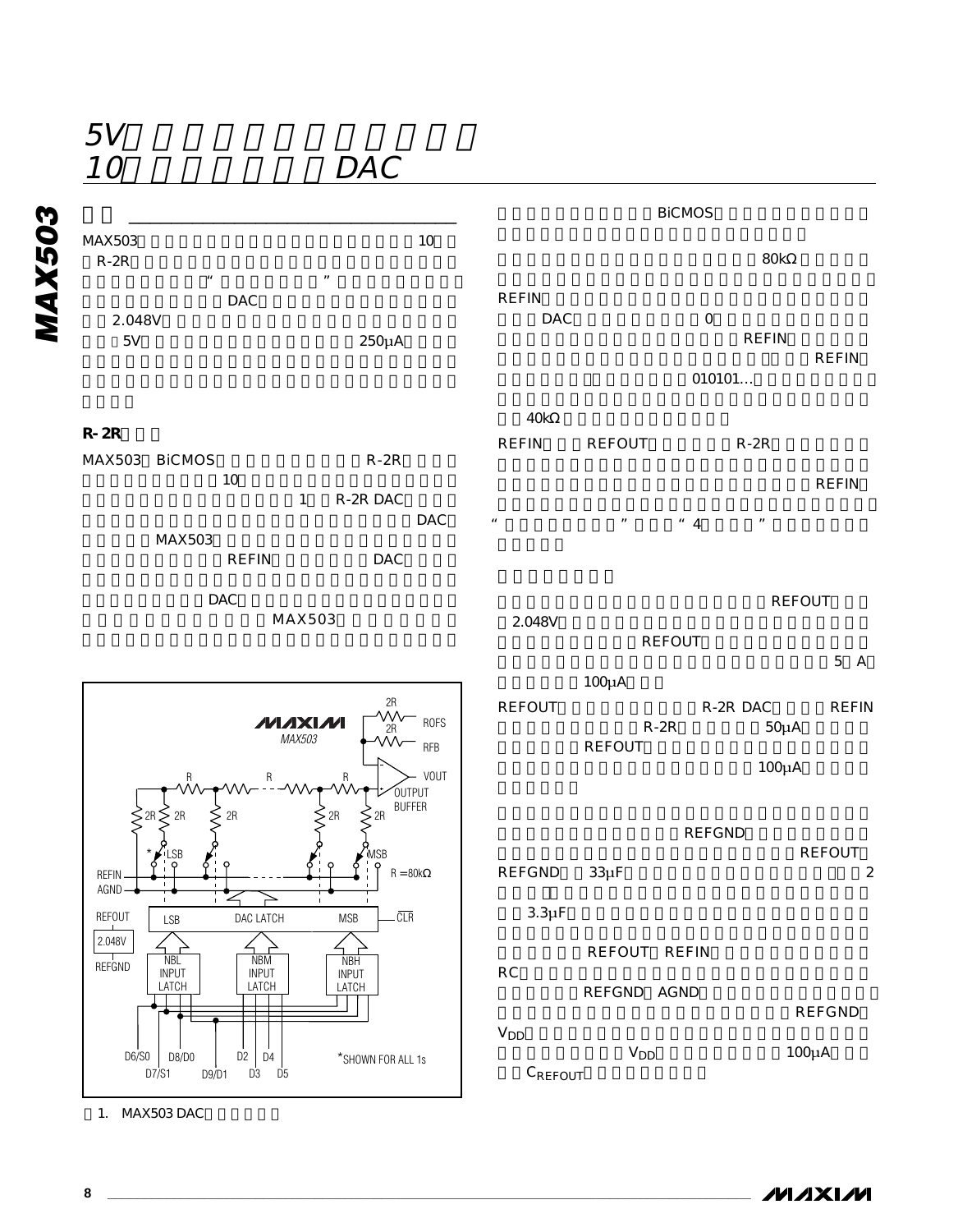

|                                  |             | 100pF      |                               | - - -                         | 2      | GND                | <b>DAC</b> |                   |         | $160\mu$ A   |                |                      |
|----------------------------------|-------------|------------|-------------------------------|-------------------------------|--------|--------------------|------------|-------------------|---------|--------------|----------------|----------------------|
| ROFS RFB                         |             |            |                               | $(G \ 1)$                     |        |                    |            |                   |         | DAC          | $\overline{O}$ |                      |
| $2(G \ 2)$                       |             | <b>DAC</b> |                               |                               |        | $\boldsymbol{\mu}$ | 0          | $^{\prime\prime}$ |         | <b>REFIN</b> |                |                      |
| ROFS VOUT GND<br>DAC<br>± 2.048V | <b>ROFS</b> | 0          | REFIN<br>2.048V<br><b>RFB</b> | $\overline{O}$<br><b>VOUT</b> | 4.096V |                    | <b>DAC</b> |                   | O REFIN |              | <b>CLR</b>     | MAX503<br><b>DAC</b> |

### **1. ROFS**

| <b>ROFS</b>  | <b>DAC</b>             |         |
|--------------|------------------------|---------|
| <b>VOUT</b>  | 2.048V<br>0V           | $G = 1$ |
| AGND         | 4.096V<br>0V           | $G = 2$ |
| <b>REFIN</b> | $-2.048V$<br>$+2.048V$ |         |

RFB VOUT REFIN REFOUT 2.048V

**MAX503**

**MAX503**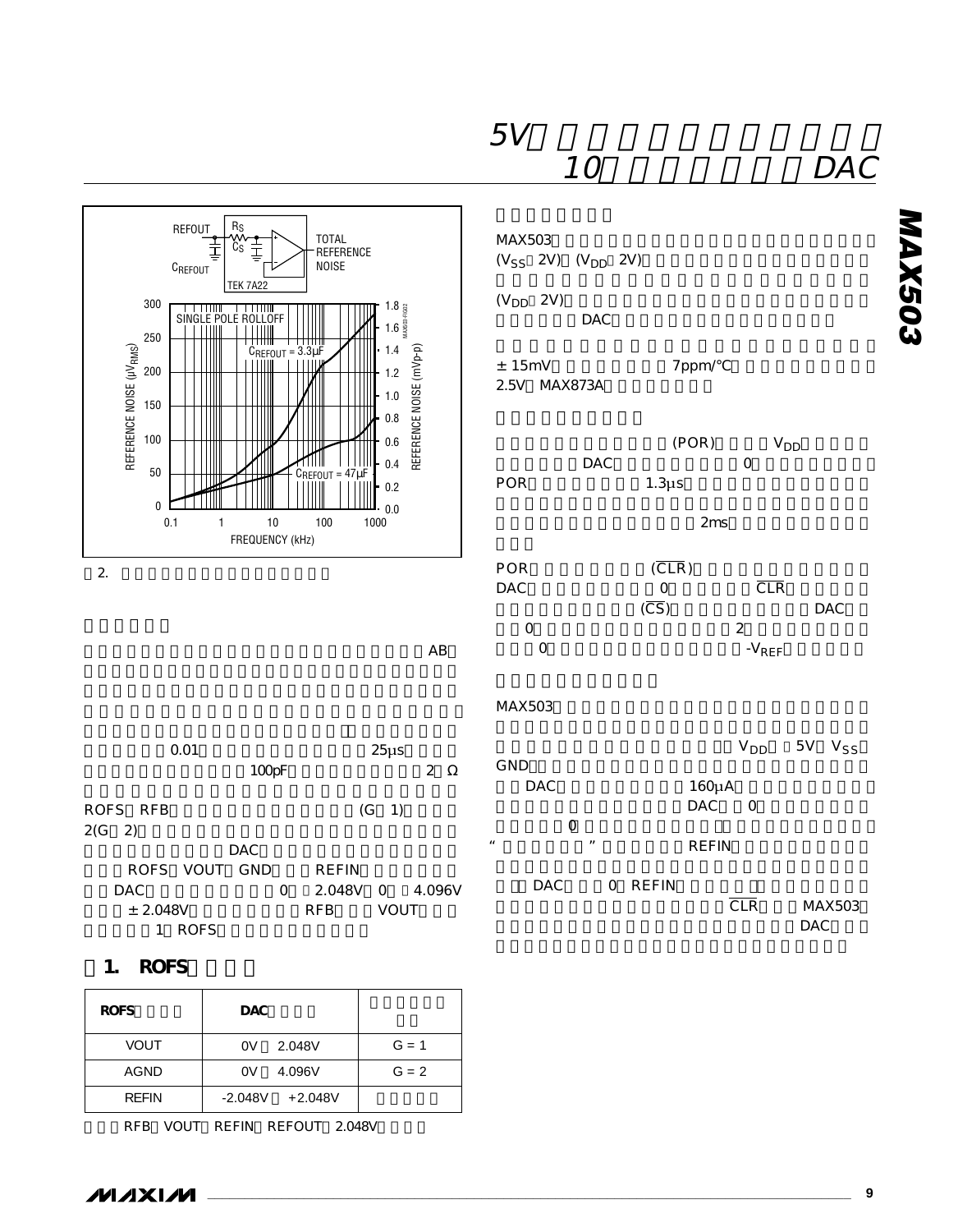$\frac{5V}{10}$ 

**MAX503**

MAX503

# DAC



### **表2. 入力ラッチアドレス**

| <b>CLR</b> | $\overline{\text{CS}}$ | <b>WR</b> | <b>LDAC</b> | A <sub>0</sub> | A1 |                                                  |
|------------|------------------------|-----------|-------------|----------------|----|--------------------------------------------------|
|            | Χ                      | X         | Χ           | X              | X  | <b>DAC</b>                                       |
| Н          | Н                      | X         | Н           | X              | X  |                                                  |
| Н          | Χ                      | Н         | Н           | X              | X  |                                                  |
| Н          |                        |           | Н           | Н              | Н  | NBH (D6-D9)                                      |
| Н          |                        |           | Н           | Н              | L  | NBM (D2-D5)                                      |
| Н          |                        |           | Н           |                | Н  | NBL $(SO = O, S1 = O,$<br>DO, D1)                |
| Н          | Н                      | Н         | L           | X              | X  | <b>DAC</b>                                       |
| Н          |                        |           | X           |                |    | <b>NBM SO, S1,</b><br>NBL<br>DO-D5<br><b>DAC</b> |
| Н          |                        |           |             | Н              | Н  | <b>NBH</b><br><b>DAC</b>                         |

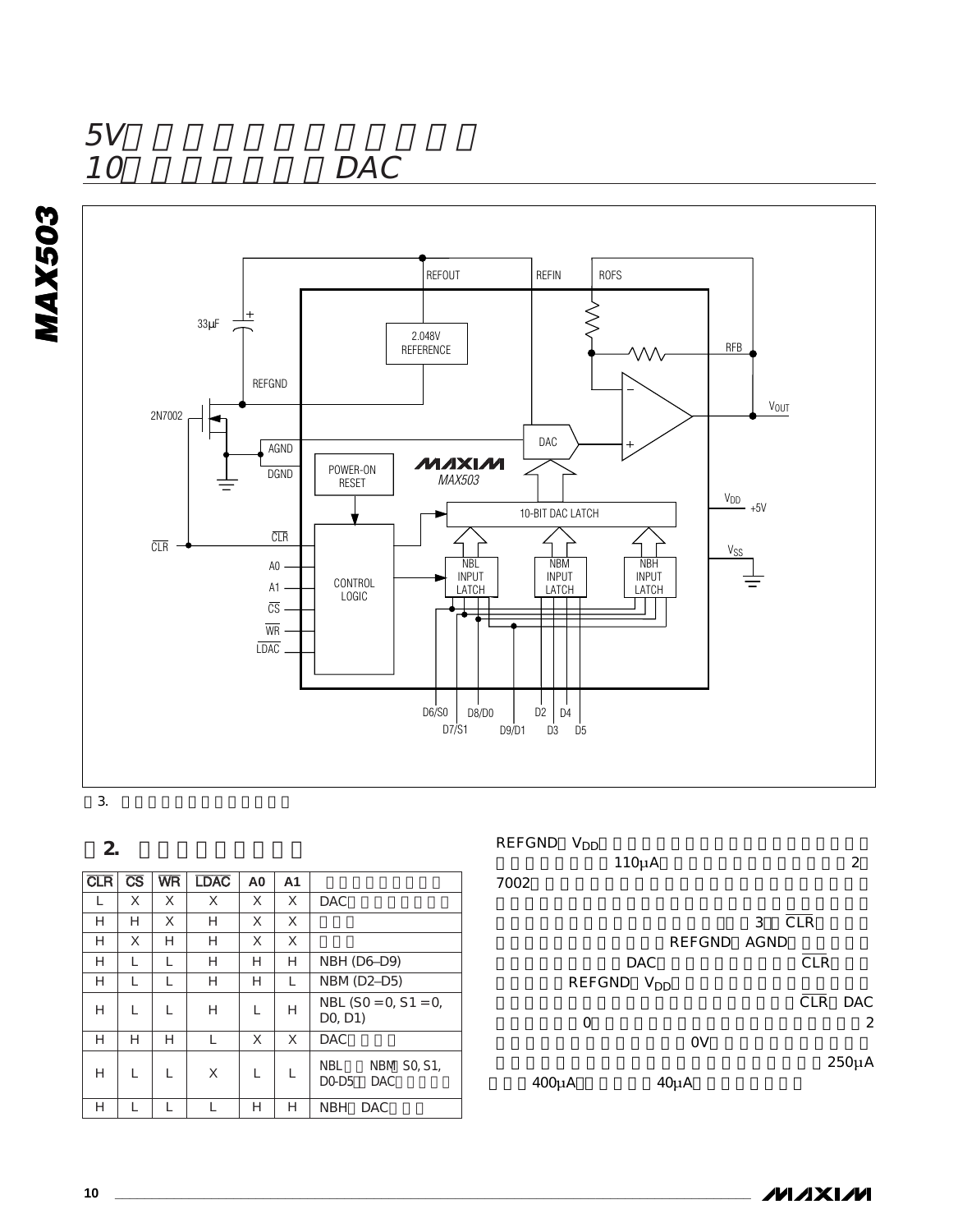

# 10 DAC



### 4. MAX503

 $N$ 

|                        |            |               |                |                |                        |                | 12                               | MAX530       |
|------------------------|------------|---------------|----------------|----------------|------------------------|----------------|----------------------------------|--------------|
|                        |            | 5             |                |                |                        | MAX503         | 12                               |              |
| 100µA                  |            | <b>REFOUT</b> |                |                |                        |                | 3                                |              |
| 0.5mV                  |            |               |                | 12             |                        |                | 12                               |              |
|                        |            |               |                |                | 2                      | S <sub>1</sub> | S <sub>O</sub>                   | <b>LSB</b>   |
| <b>DAC</b>             |            | GND           |                | $\mathsf{O}$   |                        |                | MAX503                           | 4            |
|                        |            |               | 8              | 16             |                        |                | $\mu$ P                          |              |
|                        | $250\mu$ A | ± 5V          |                |                |                        |                | 8                                |              |
|                        |            |               |                |                |                        |                | $\overline{4}$<br>$\overline{4}$ | 4            |
| <b>V</b> <sub>DD</sub> | $250\mu$ A |               | 8              | $\overline{4}$ |                        |                | 12                               | DAC          |
| Vss                    | 150μA      |               |                |                | LDAC                   |                |                                  | AO           |
| MAX503                 | <b>TTL</b> | CMOS          | A <sub>1</sub> | <b>WR</b>      | $\overline{\text{CS}}$ |                |                                  |              |
|                        |            |               |                |                | 12                     |                |                                  | <b>NB</b>    |
|                        |            | CMOS          |                | <b>NBL</b>     | 4                      |                |                                  | S1 DO<br>SO. |
|                        | <b>TTL</b> |               | D <sub>1</sub> | <b>NBM</b>     | $\overline{4}$         |                |                                  | <b>NBH</b>   |
| $\overline{2}$         |            |               |                | 4              |                        |                |                                  | 2            |
|                        |            |               |                |                |                        |                |                                  |              |
|                        |            |               | 4              | MAX503         |                        |                |                                  |              |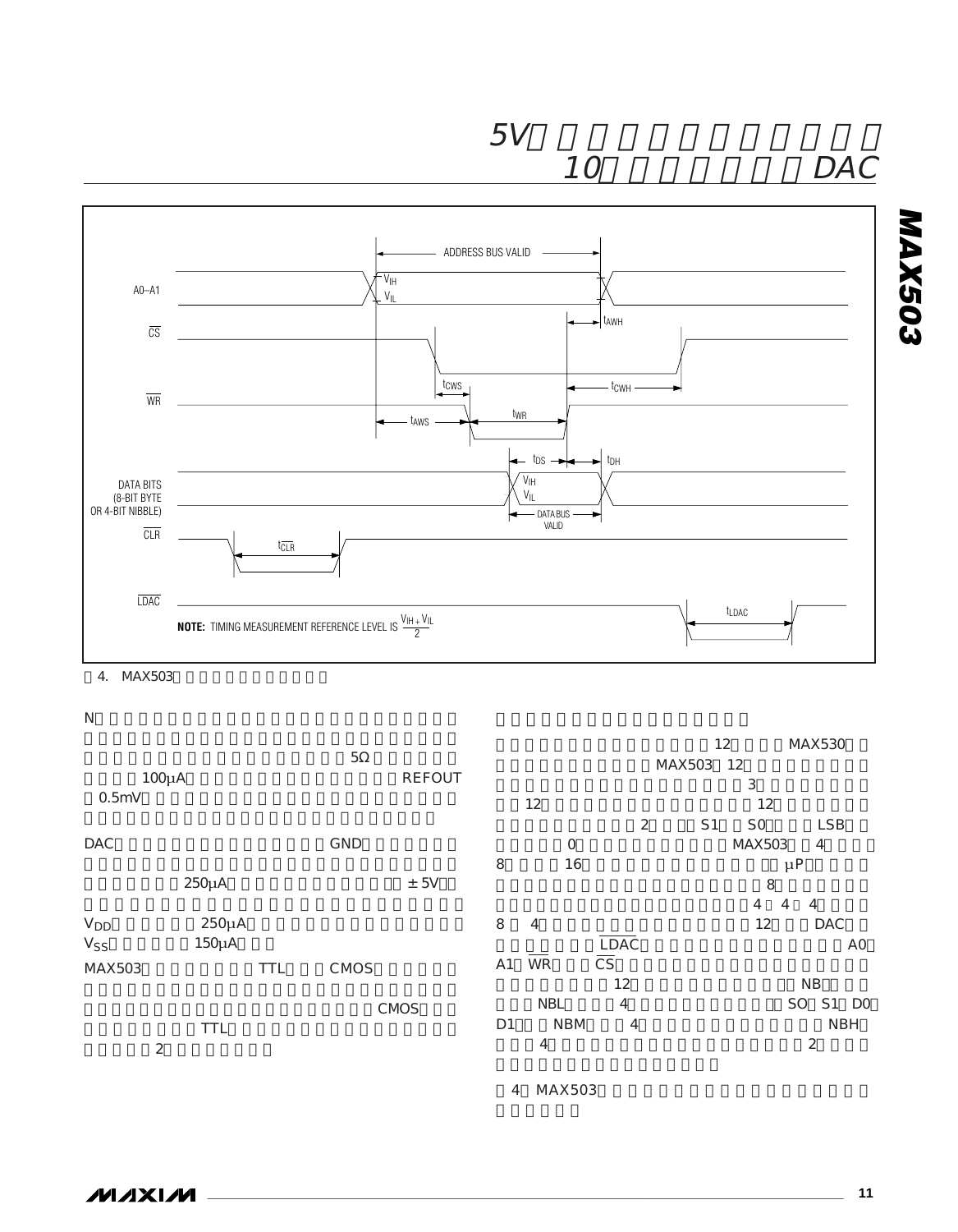

8a. LDAC 8 16 μP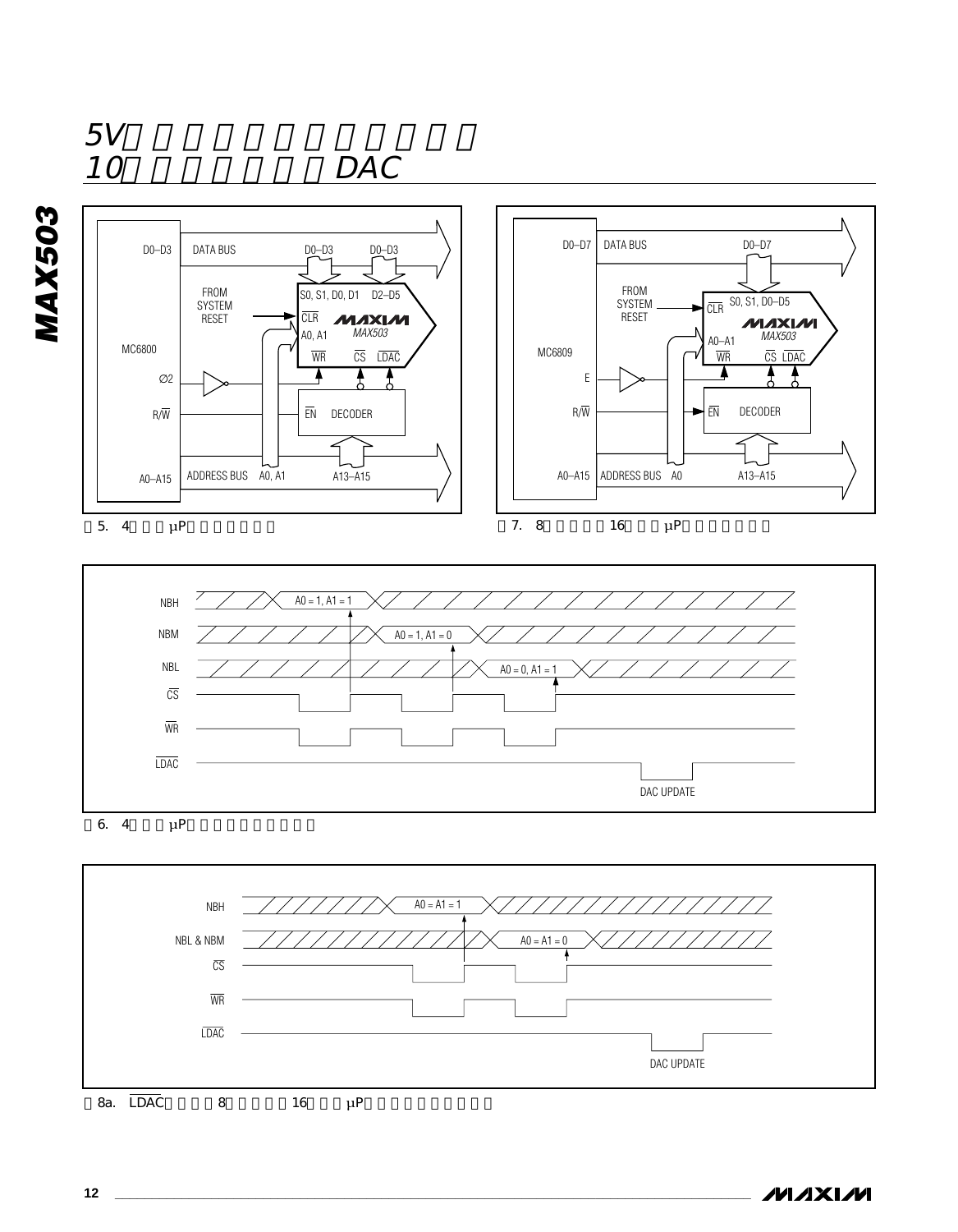

 $1LSB = 2 \times V_{REFIN} \times 2^{-10} = V_{REFIN} \times 2^{-9}$ 

**MAX503**

**MAX503** 



DAC<sub>ラ</sub>ッキはトランスペアレントになります。

NBL NBM NBH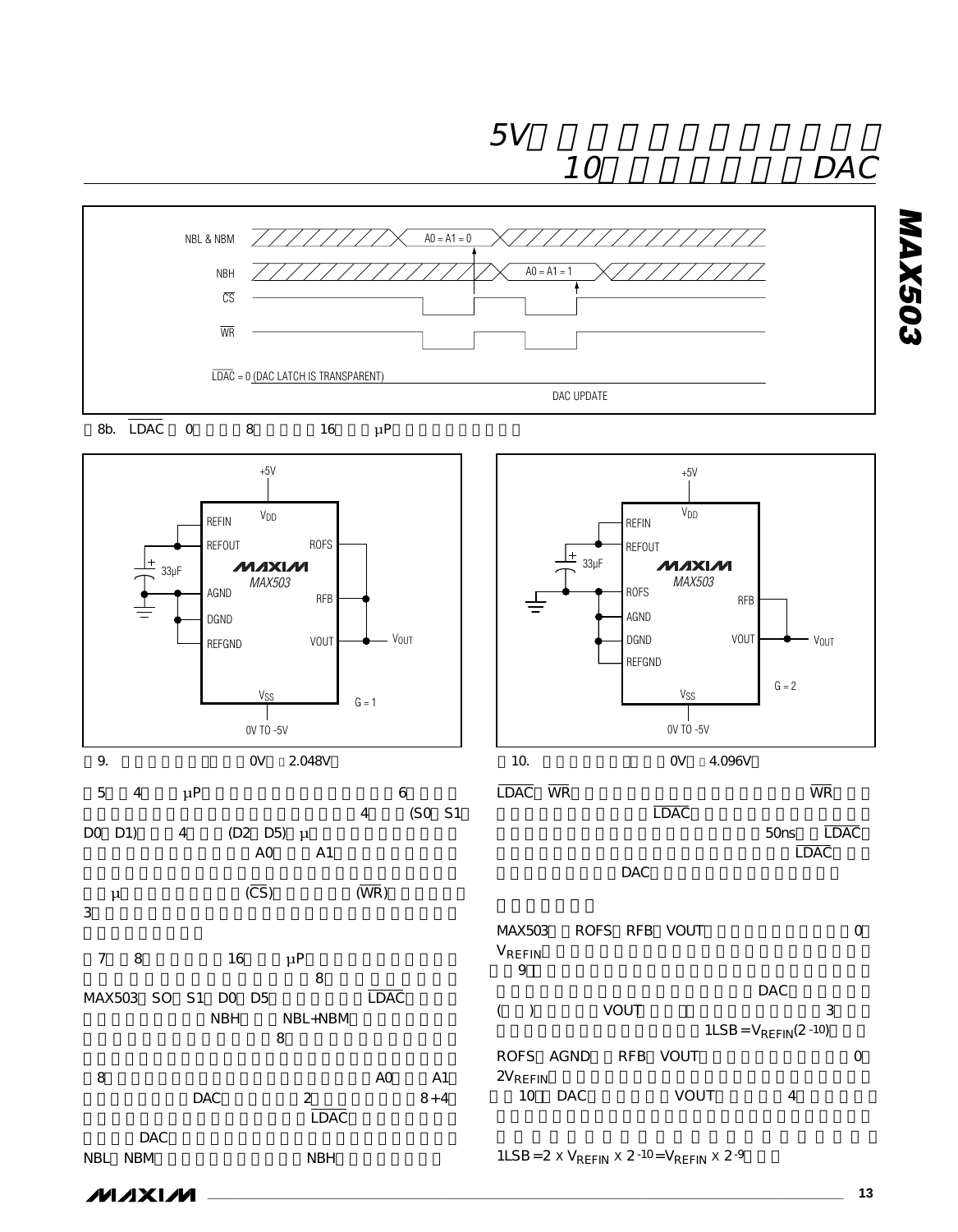| 3                      |                                         | 4                                                                 |
|------------------------|-----------------------------------------|-------------------------------------------------------------------|
| OV VREFIN              | 1                                       | 2<br>OV 2VREFIN                                                   |
| *                      |                                         | $\ast$                                                            |
| 1111<br>1111<br>11(00) | (VREFIN) $\frac{1023}{1024}$            | +2 (VREFIN) $\frac{10}{10}$<br>1111<br>$1111$ $11(00)$            |
| 01(00)<br>1000<br>0000 | $(V_{REFIN})\frac{513}{1024}$           | +2 (V <sub>REFIN</sub> ) $\frac{5}{10}$<br>01(00)<br>1000<br>0000 |
| 00(00)<br>0000<br>1000 | (VREFIN) $\frac{512}{1024}$ = +VREFIN/2 | +2 (VREFIN) $\frac{5}{10}$<br>00(00)<br>1000<br>0000              |
| 11(00)<br>0111<br>1111 | (VREFIN) $\frac{511}{1024}$             | +2 (VREFIN) $\frac{51}{102}$<br>$1111$ $11(00)$<br>0111           |
| 0000<br>0000<br>01(00) | (VREFIN) $\frac{1}{1024}$               | +2 ( $V$ REFIN) $\frac{1}{10}$<br>0000<br>01(00)<br>0000          |
| 0000<br>0000<br>00(00) | 0V                                      | 0000<br>0000<br>0V<br>00(00)                                      |
| *DAC<br>12<br>2<br>0   | 10                                      | *DAC<br>12<br>10<br>$2 \quad 0$                                   |

 $\overline{DAC}$ 

| $-V$ REFIN $+V$ REFIN<br>RFB VOUT<br>REFIN<br>$(\pm 5V)$ | <b>ROFS</b><br>11<br>5 DAC            |
|----------------------------------------------------------|---------------------------------------|
| VOUT                                                     |                                       |
| $1LSB = V_{REFIN} \times 2^{-9}$                         |                                       |
| 4                                                        |                                       |
| ROFS REFIN RFB VOUT<br>MAX503                            | (1)<br>(2)                            |
| $(3)$ REFIN                                              | $V_{SS}$ 2V $V_{DD}$ 2V<br>4          |
|                                                          | (12)                                  |
| <b>DAC</b><br>$10-10$<br>" $G$ "<br>$\overline{2}$<br>1  | $D \times V_{RFFIN} \times G$<br>" D" |
| $2^{10}$<br>1,024                                        |                                       |
|                                                          | MSB                                   |

 $\overline{0}$  $4.096V(G = 2)$   $2.048V$   $2.048V$ DAC 4

-V<sub>REFIN</sub> 1LSB

| $\overline{\mathbf{4}}$ |  |  |  |
|-------------------------|--|--|--|
|                         |  |  |  |

|                |                  | OV 2VREFIN | 2                                        |  |
|----------------|------------------|------------|------------------------------------------|--|
| $\ast$         |                  |            |                                          |  |
|                | 1111 1111 11(00) |            | +2 (VREFIN) $\frac{1023}{1024}$          |  |
| 1000           | 0000             | 01(00)     | +2 (VREFIN) $\frac{513}{1024}$           |  |
| 1000           | 0000             | 00(00)     | +2 (VREFIN) $\frac{512}{1024}$ = +VREFIN |  |
|                | 0111 1111 11(00) |            | +2 (VREFIN) $\frac{511}{1024}$           |  |
| 0000           | 0000             | 01(00)     | +2 (VREFIN) $\frac{1}{1024}$             |  |
| 0000           | 0000             | 00(00)     | 0V                                       |  |
| *DAC<br>2<br>O |                  | 12         | 10                                       |  |

**表5. バイポーラ(オフセットバイナリ)**

## $-V_{REFIN}$  + $V_{REFIN}$

| $\ast$         |                  |        |                                             |
|----------------|------------------|--------|---------------------------------------------|
|                | 1111 1111 11(00) |        | (+VREFIN) $\frac{511}{512}$                 |
| 1000           | 0000             | 01(00) | $(+V$ REFIN $)$ $\frac{1}{512}$             |
| 1000           | 0000             | 00(00) | 0V                                          |
|                | 0111 1111 11(00) |        | $\left(-V_{REFIN}\right)\frac{1}{512}$      |
| 0000           | 0000             | 01(00) | (- $V_{REFIN}$ ) $\frac{511}{512}$          |
| 0000           | 0000             | 00(00) | $(-V_{REFIN}) \frac{512}{512} = -V_{REFIN}$ |
| *DAC<br>2<br>O |                  | 12     | 10                                          |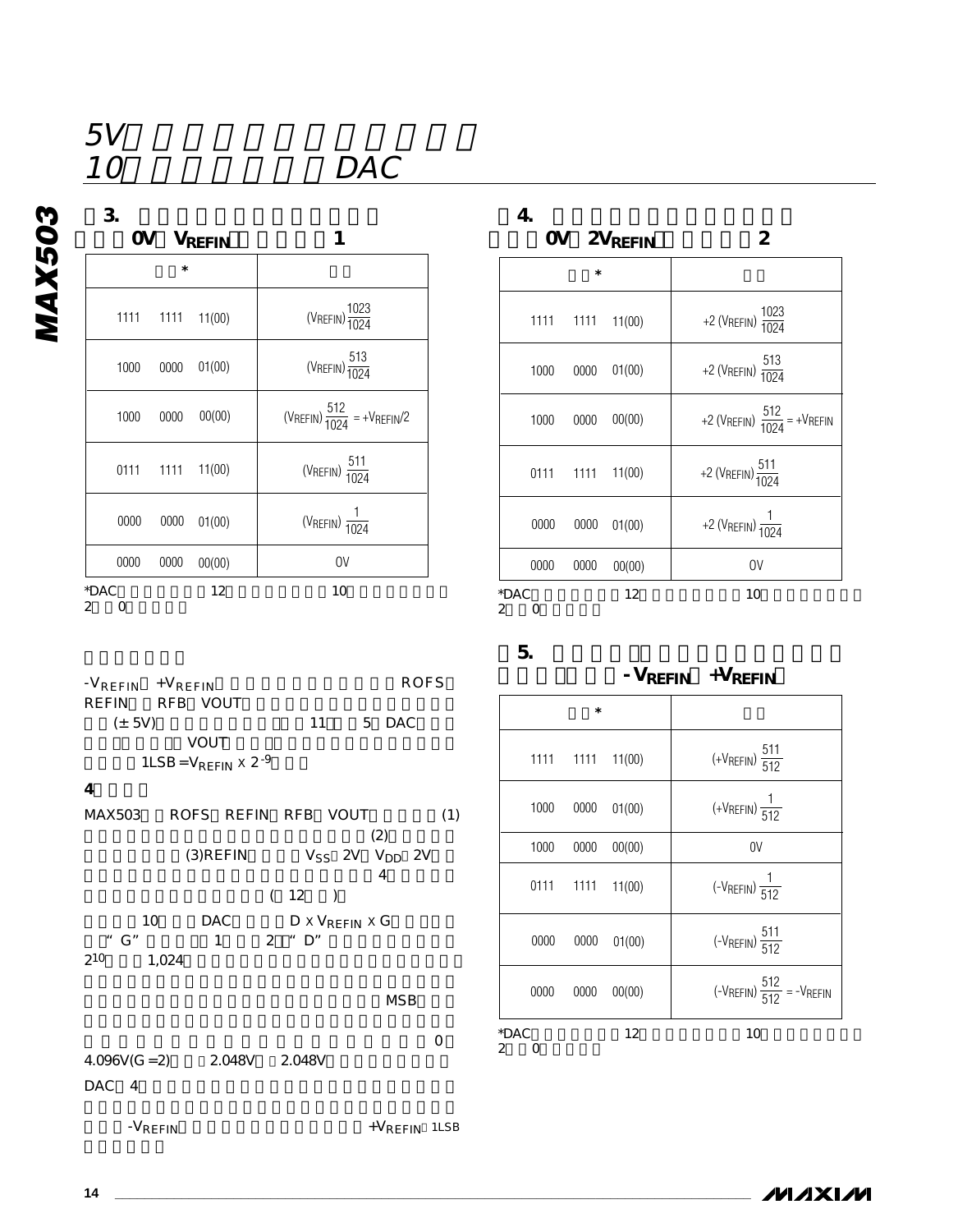

REFIN